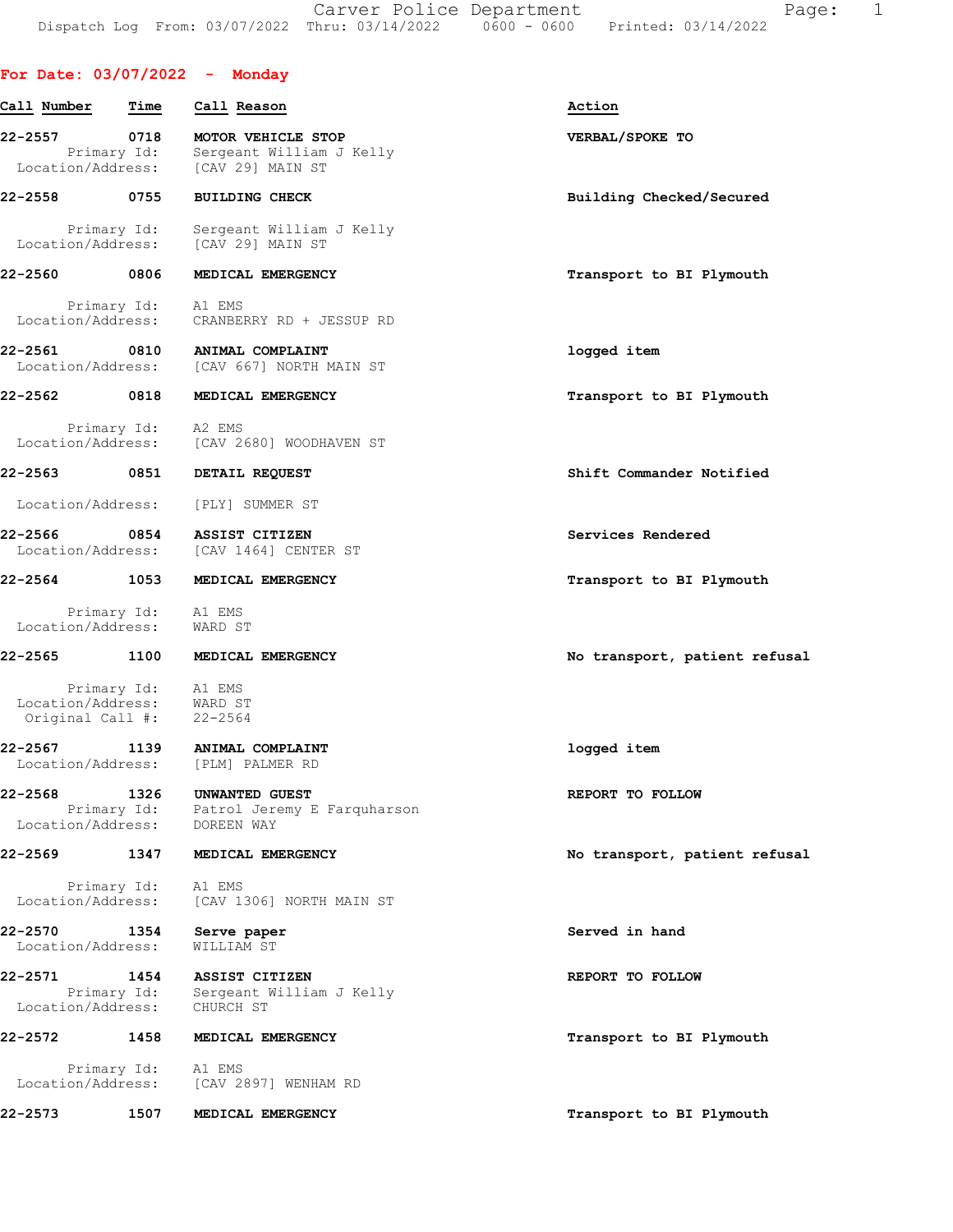|                              |             |                                                                                                        | Carver Police Department | Dispatch Log From: 03/07/2022 Thru: 03/14/2022   0600 - 0600   Printed: 03/14/2022 | Page: | 2 |
|------------------------------|-------------|--------------------------------------------------------------------------------------------------------|--------------------------|------------------------------------------------------------------------------------|-------|---|
|                              |             |                                                                                                        |                          |                                                                                    |       |   |
|                              | Primary Id: | A2 EMS<br>Location/Address: [CAV 2399] PLYMOUTH ST                                                     |                          |                                                                                    |       |   |
| 22-2574 1515                 |             | <b>ASSIST CITIZEN</b><br>Location/Address: SOUTH MEADOW RD                                             |                          | logged item                                                                        |       |   |
| 22-2575<br>Location/Address: | 1527        | MOTOR VEHICLE DISABLED<br>PLYMOUTH ST                                                                  |                          | logged item                                                                        |       |   |
|                              |             | 22-2577 1630 DETAIL REQUEST<br>Primary Id: Patrol Lawrence Page                                        |                          | logged item                                                                        |       |   |
|                              |             | Location/Address: [CAV 239] SOUTH MEADOW RD                                                            |                          |                                                                                    |       |   |
| 22-2578                      | 1632        | GENERAL INFO (POLICE)                                                                                  |                          | logged item                                                                        |       |   |
| 22-2579                      | 1743        | GENERAL INFO                                                                                           |                          | logged item                                                                        |       |   |
| 22-2580                      | 1830        | <b>ASSIST CITIZEN</b><br>Primary Id: Detective Joshua T Shaw<br>Location/Address: [CAV 1464] CENTER ST |                          | logged item                                                                        |       |   |
| 22-2581                      |             | 2042 MOTOR VEHICLE STOP<br>Vicinity of: PURCHASE ST + MAIN ST                                          |                          | VERBAL/SPOKE TO                                                                    |       |   |
|                              |             | For Date: $03/08/2022 - Tuesday$                                                                       |                          |                                                                                    |       |   |
| 22-2583                      |             | 0115 BUILDING CHECK<br>Primary Id: Patrol Derrick E Ostiguy<br>Location/Address: [CAV 1548] TREMONT ST |                          | logged item                                                                        |       |   |
| 22-2584                      | 0115        | <b>BUILDING CHECK</b>                                                                                  |                          | Building Checked/Secured                                                           |       |   |
|                              |             | Primary Id: Patrol Alberto Silva                                                                       |                          |                                                                                    |       |   |
|                              |             | Location/Address: [CAV 68] MONTELLO ST                                                                 |                          |                                                                                    |       |   |
| 22-2585 0115                 |             | <b>BUILDING CHECK</b><br>Primary Id: Patrol Derrick E Ostiguy                                          |                          | logged item                                                                        |       |   |
|                              |             | Location/Address: [CAV 119] LAKEVIEW ST                                                                |                          |                                                                                    |       |   |
| 22-2586                      | 0123        | <b>BUILDING CHECK</b>                                                                                  |                          | Building Checked/Secured                                                           |       |   |
| Location/Address:            |             | Primary Id: Patrol Alberto Silva<br>[CAV 141] NORTH MAIN ST                                            |                          |                                                                                    |       |   |
|                              |             |                                                                                                        |                          |                                                                                    |       |   |
| 22-2587                      | 0126        | <b>BUILDING CHECK</b><br>Primary Id: Patrol Derrick E Ostiguy                                          |                          | logged item                                                                        |       |   |
| Location/Address:            |             | SAVERY LN                                                                                              |                          |                                                                                    |       |   |
| 22-2588                      | 0130        | <b>BUILDING CHECK</b>                                                                                  |                          | Building Checked/Secured                                                           |       |   |
| Location/Address:            | Primary Id: | Patrol Alberto Silva<br>[CAV 325] NORTH MAIN ST                                                        |                          |                                                                                    |       |   |
| 22-2589                      | 0138        | <b>BUILDING CHECK</b>                                                                                  |                          | logged item                                                                        |       |   |
| Location/Address:            | Primary Id: | Patrol Derrick E Ostiguy<br>[CAV 239] SOUTH MEADOW RD                                                  |                          |                                                                                    |       |   |
| 22-2590                      | 0149        | ALARM, BURGLAR                                                                                         |                          | Building Checked/Secured                                                           |       |   |
| Location/Address:            |             | [CAV 864] NORTH MAIN ST                                                                                |                          |                                                                                    |       |   |
| 22-2591                      | 0157        | <b>BUILDING CHECK</b>                                                                                  |                          | Building Checked/Secured                                                           |       |   |
| Location/Address:            | Primary Id: | Patrol Alberto Silva<br>[CAV 375] NORTH MAIN ST                                                        |                          |                                                                                    |       |   |
| 22-2592                      | 0206        | <b>BUILDING CHECK</b>                                                                                  |                          | Building Checked/Secured                                                           |       |   |
| Location/Address:            | Primary Id: | Patrol Alberto Silva<br>[CAV 1075] NORTH MAIN ST                                                       |                          |                                                                                    |       |   |
|                              |             |                                                                                                        |                          |                                                                                    |       |   |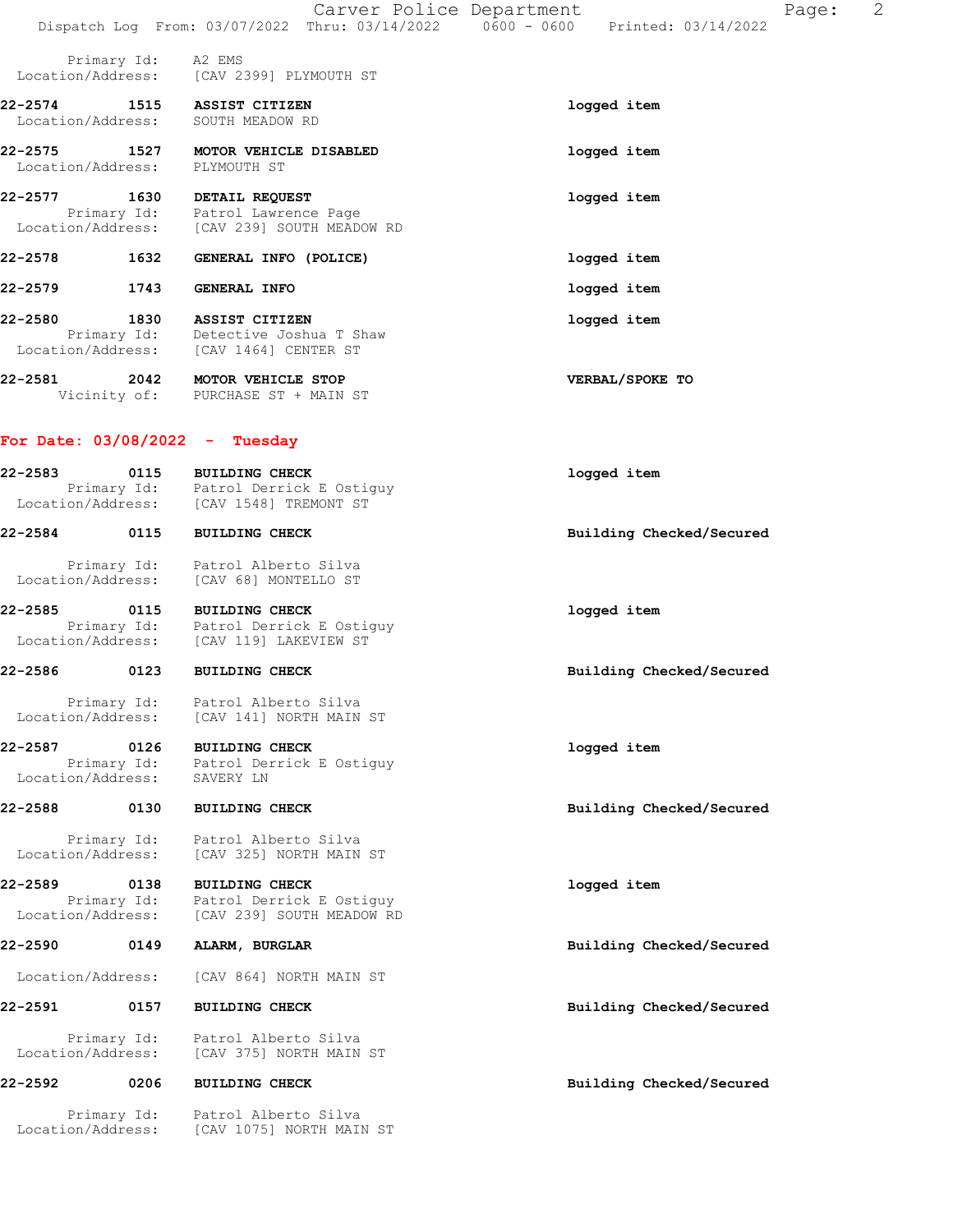Carver Police Department Fage: 3 Dispatch Log From: 03/07/2022 Thru: 03/14/2022 0600 - 0600 Printed: 03/14/2022

22-2593 0208 BUILDING CHECK Building Checked/Secured Primary Id: Patrol Alberto Silva Location/Address: [CAV 1574] NORTH MAIN ST 22-2594 0259 MEDICAL EMERGENCY **120 CONTACT 120 MEDICAL EMERGENCY** 120 CONTROL Transport to BI Plymouth Location/Address: SOUTH MEADOW RD 22-2595 0645 BUILDING CHECK logged item Primary Id: Patrol Derrick E Ostiguy Location/Address: [CAV 239] SOUTH MEADOW RD 22-2596 0718 DETAIL REQUEST Shift Commander Notified Primary Id: Patrol Derrick E Ostiguy Location/Address: WENHAM RD 22-2599 0848 ASSIST CITIZEN REPORT TO FOLLOW Primary Id: Sergeant Glenn E Gillan Location/Address: [CAV 1432] MAIN ST 22-2600 0909 MEDICAL EMERGENCY No transport, patient refusal Location/Address: VILLAGE WAY 22-2602 1038 Health and Welfare check VERBAL/SPOKE TO Location/Address: WARD ST EXT 22-2603 1047 FOLLOW-UP Services Rendered Primary Id: Detective Joshua T Shaw Location/Address: [CAV 1464] CENTER ST 22-2604 1148 ASSIST OTHER AGENCY Services Rendered Location/Address: [CAV 29] MAIN ST 22-2605 1205 MEDICAL EMERGENCY EMS Services Provided Location/Address: JILL MARIE DR 22-2606 1220 BUILDING CHECK logged item Primary Id: Patrol Michael Wall Location/Address: [CAV 239] SOUTH MEADOW RD 22-2607 1237 ASSIST OTHER AGENCY Services Rendered Location/Address: [CAV 1464] CENTER ST 22-2608 1259 BUILDING CHECK **1259** 22-2608 Primary Id: Patrol Michael Wall Location/Address: [CAV 29] MAIN ST 22-2609 1305 ANIMAL COMPLAINT Services Rendered Location/Address: SOUTH MEADOW RD 22-2610 1308 BUILDING CHECK Plaza checked Primary Id: Sergeant Glenn E Gillan Location/Address: [CAV 927] MAIN ST 22-2613 1314 MEDICAL EMERGENCY 120 120 Transport to Tobey Primary Id: A1 EMS Location/Address: MARKS WAY 22-2612 1315 MOTOR VEHICLE STOP VERBAL/SPOKE TO Primary Id: Sergeant Glenn E Gillan Location/Address: [CAV 1819] PURCHASE ST 22-2614 1334 MOTOR VEHICLE STOP VERBAL/SPOKE TO Primary Id: Sergeant Glenn E Gillan Location/Address: [CAV 1819] PURCHASE ST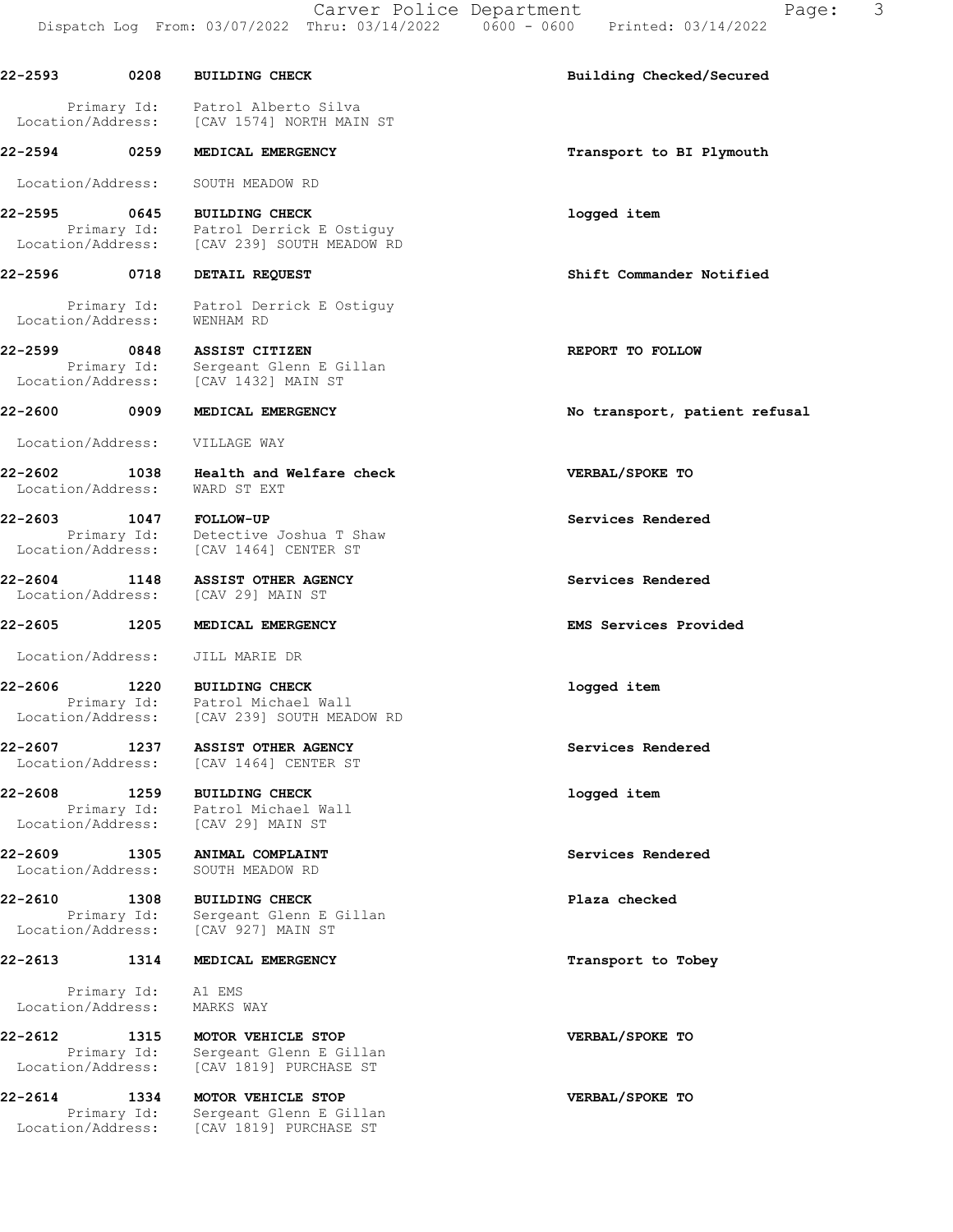Carver Police Department Fage: 4 Dispatch Log From: 03/07/2022 Thru: 03/14/2022 0600 - 0600 Printed: 03/14/2022

22-2615 1351 BUILDING CHECK Building Checked/Secured Primary Id: Patrol Michael Wall Location/Address: [CAV 239] SOUTH MEADOW RD 22-2616 1356 MOTOR VEHICLE STOP VERBAL/SPOKE TO Primary Id: Sergeant Glenn E Gillan Location/Address: [CAV 2203] PURCHASE ST 22-2617 1401 MEDICAL EMERGENCY **1201** Transport to BI Plymouth Primary Id: A2 EMS Location/Address: [CAV 2040] POPES POINT RD 22-2618 1421 Shuttle Shuttle Primary Id: Patrol Michael Wall<br>Location: HS TO RESIDENCE HS TO RESIDENCE 22-2619 1501 TRASH DUMPED Taken/Referred to Other Agency Location/Address: RT 44 EAST + NORTH MAIN ST 22-2620 1511 DETAIL REQUEST Shift Commander Notified Location/Address: [CAV 1464] CENTER ST 22-2621 1522 BUILDING CHECK Plaza checked Primary Id: Sergeant Glenn E Gillan Location/Address: [CAV 927] MAIN ST 22-2623 1612 MEDICAL EMERGENCY Transport to Tobey Primary Id: A1 EMS<br>ion/Address: LAKEVIEW ST Location/Address: 22-2624 1616 MEDICAL EMERGENCY 1888 10 No transport, patient refusal Location/Address: [CAV 881] SOUTH MEADOW RD 22-2625 1656 PARKING COMPLAINT GONE ON ARRIVAL Primary Id: Patrol Lawrence Page Location/Address: [CAV 2422] CROWS NEST RD 22-2626 1706 MOTOR VEHICLE COMPLAINT COULD Could Not Locate Primary Id: Patrol Lawrence Page Location/Address: SOUTH MEADOW RD 22-2627 1855 MOTOR VEHICLE STOP VERBAL/SPOKE TO Primary Id: Patrol Brandon W Rudolph Location/Address: [CAV 29] MAIN ST For Date: 03/09/2022 - Wednesday 22-2629 0039 BUILDING CHECK Building Checked/Secured Primary Id: Patrol Joshua J McDermott Location/Address: [CAV 514] NORTH MAIN ST 22-2630 0043 BUILDING CHECK Building Checked/Secured Primary Id: Patrol Joshua J McDermott Location/Address: [CAV 68] MONTELLO ST 22-2631 0044 BUILDING CHECK Building Checked/Secured Primary Id: Patrol Alberto Silva Location/Address: [CAV 1548] TREMONT ST 22-2632 0046 BUILDING CHECK BUILD Building Checked/Secured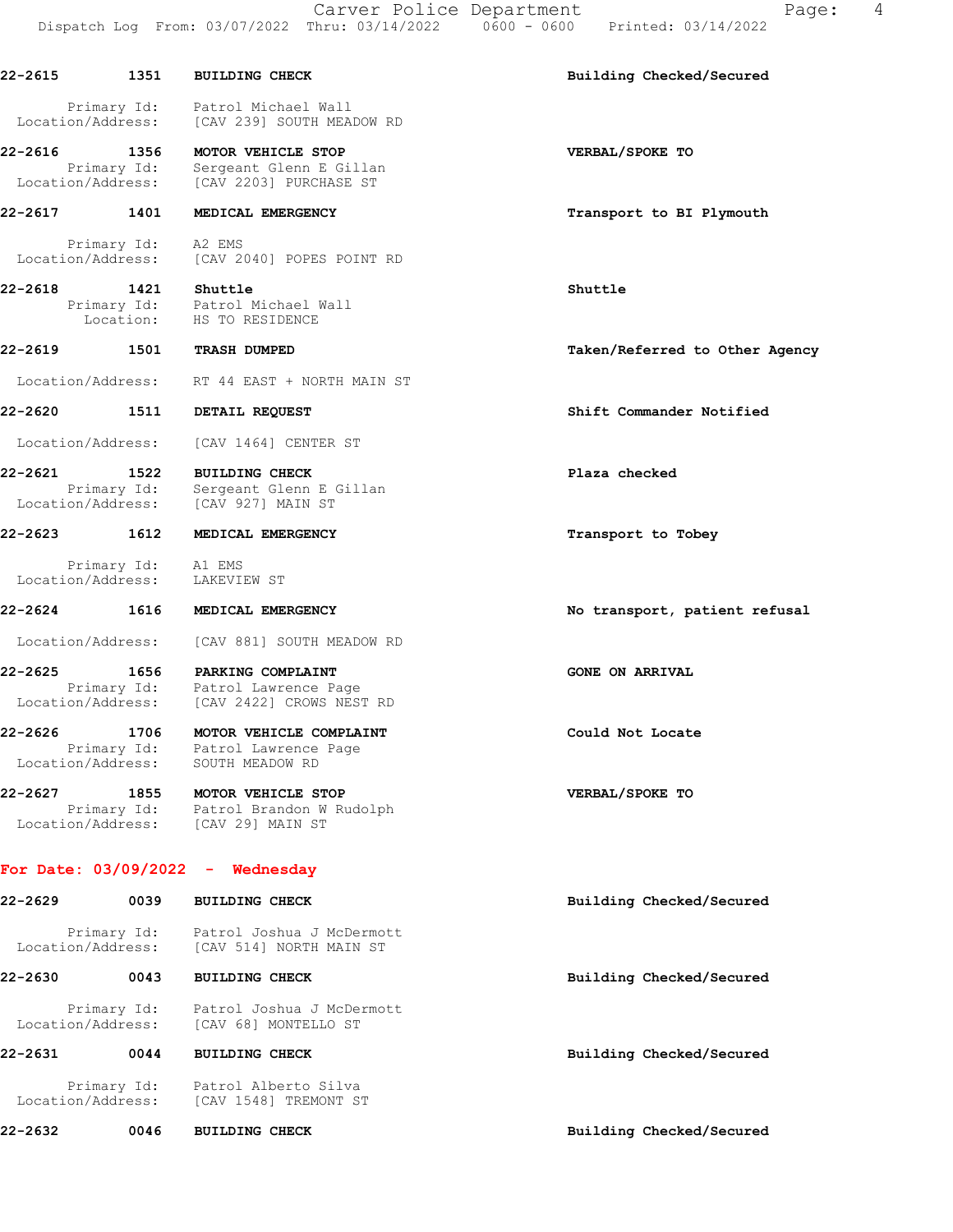| Location/Address:                 | Primary Id: | Patrol Alberto Silva<br>TREMONT ST                                                             |                          |
|-----------------------------------|-------------|------------------------------------------------------------------------------------------------|--------------------------|
| 22-2633                           | 0111        | <b>BUILDING CHECK</b>                                                                          | Building Checked/Secured |
| Location/Address:                 | Primary Id: | Patrol Joshua J McDermott<br>[CAV 325] NORTH MAIN ST                                           |                          |
| 22-2634                           | 0112        | <b>BUILDING CHECK</b>                                                                          | Building Checked/Secured |
| Location/Address:                 | Primary Id: | Patrol Alberto Silva<br>[CAV 1576] TREMONT ST                                                  |                          |
| 22-2635                           | 0120        | <b>BUILDING CHECK</b>                                                                          | Building Checked/Secured |
| Location/Address:                 | Primary Id: | Patrol Joshua J McDermott<br>[CAV 1306] NORTH MAIN ST                                          |                          |
| 22-2636                           | 0121        | <b>BUILDING CHECK</b>                                                                          | Building Checked/Secured |
| Location/Address:                 | Primary Id: | Patrol Alberto Silva<br>[CAV 1311] TREMONT ST                                                  |                          |
| 22-2637                           | 0124        | <b>BUILDING CHECK</b>                                                                          | Building Checked/Secured |
| Location/Address:                 | Primary Id: | Patrol Alberto Silva<br>[CAV 366] TREMONT ST                                                   |                          |
| 22-2638                           | 0202        | <b>BUILDING CHECK</b>                                                                          | Building Checked/Secured |
| Location/Address:                 | Primary Id: | Patrol Joshua J McDermott<br>[CAV 1075] NORTH MAIN ST                                          |                          |
| 22-2639                           | 0202        | <b>BUILDING CHECK</b>                                                                          | Building Checked/Secured |
| Location/Address:                 | Primary Id: | Patrol Joshua J McDermott<br>[CAV 1574] NORTH MAIN ST                                          |                          |
| 22-2640                           | 0250        | <b>BUILDING CHECK</b>                                                                          | Building Checked/Secured |
| Location/Address:                 | Primary Id: | Patrol Alberto Silva<br>[CAV 239] SOUTH MEADOW RD                                              |                          |
| 22-2641                           | 0255        | <b>BUILDING CHECK</b>                                                                          | Building Checked/Secured |
| Location/Address:                 | Primary Id: | Patrol Joshua J McDermott<br>[CAV 1054] PLYMOUTH ST                                            |                          |
| $22 - 2642$                       | 0808        | <b>BUILDING CHECK</b><br>Primary Id: Patrol Michael Wall<br>Location/Address: [CAV 29] MAIN ST | logged item              |
| 22-2644 0824<br>Location/Address: |             | MOTOR VEHICLE LISTING<br>[CAV 1612] NORTH MAIN ST                                              | logged item              |
| 22-2645                           | 0836        | MEDICAL EMERGENCY                                                                              | Transport to BI Plymouth |
| Location/Address:                 | Primary Id: | A1 EMS<br>SOUTH MEADOW RD                                                                      |                          |
| 22-2647 0904<br>Location/Address: |             | ANIMAL COMPLAINT<br>[CAV 1464] CENTER ST                                                       | logged item              |
| 22-2648                           | $\sim$ 0913 | <b>BUILDING CHECK</b>                                                                          | Building Checked/Secured |
| Location/Address:                 | Primary Id: | Sergeant Joseph R Ritz<br>[CAV 29] MAIN ST                                                     |                          |
| 22-2649                           | 1004        | 911 Check                                                                                      | Confirmed Accidental     |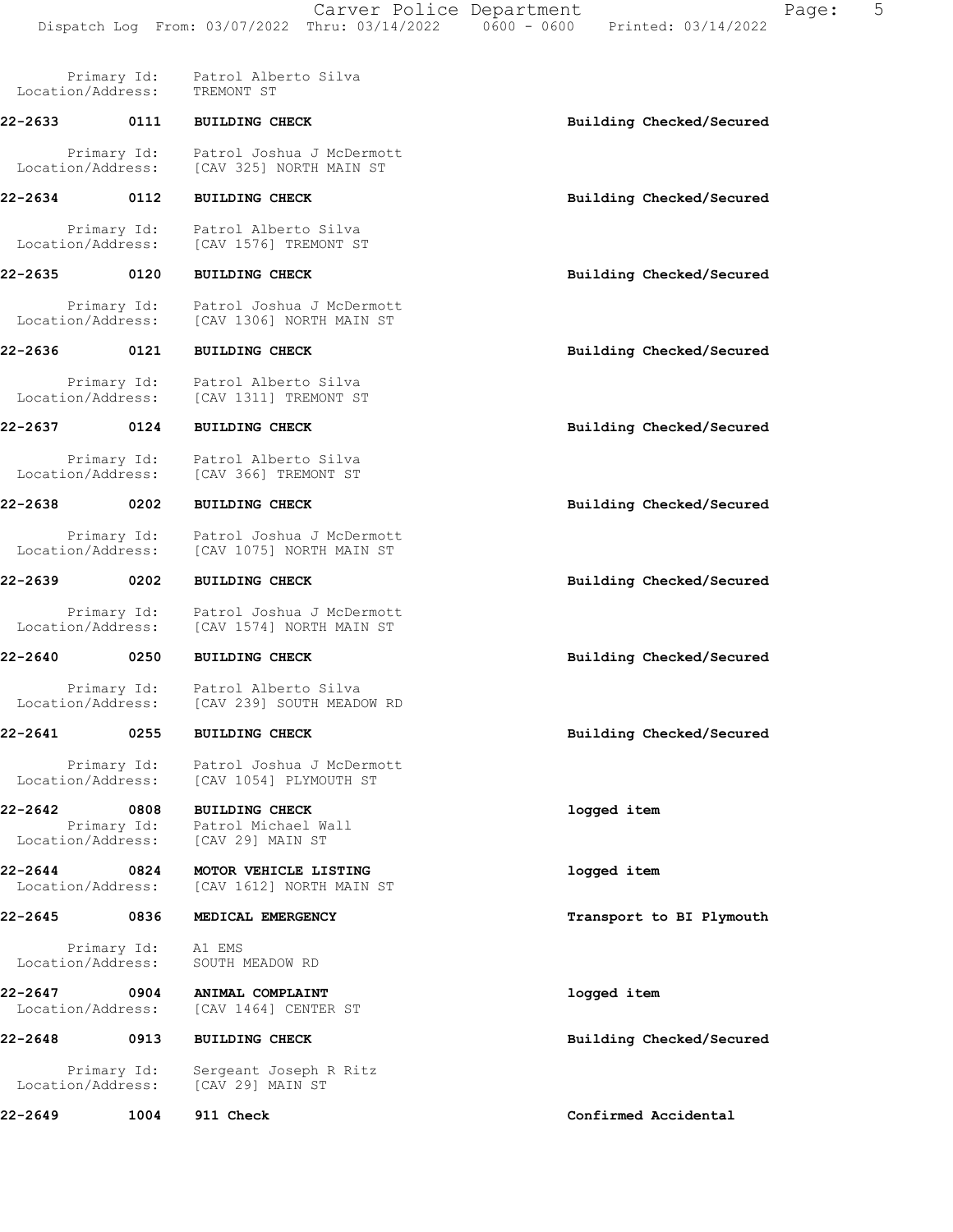|                                   |                     | Carver Police Department<br>Dispatch Log From: 03/07/2022 Thru: 03/14/2022            | Page:<br>$0600 - 0600$<br>Printed: 03/14/2022 | 6 |
|-----------------------------------|---------------------|---------------------------------------------------------------------------------------|-----------------------------------------------|---|
| Location/Address:                 | Primary Id:         | Sergeant Glenn E Gillan<br>[CAV 1714] WOODHAVEN ST                                    |                                               |   |
| 22-2654<br>Location/Address:      | 1028                | <b>BUILDING CHECK</b><br>Primary Id: Patrol Michael Wall<br>[CAV 239] SOUTH MEADOW RD | logged item                                   |   |
| 22-2655                           | 1043                | <b>BUILDING CHECK</b>                                                                 | Building Checked/Secured                      |   |
| Location/Address:                 | Primary Id:         | Sergeant Joseph R Ritz<br>[CAV 239] SOUTH MEADOW RD                                   |                                               |   |
| 22-2656                           | 1047                | <b>BUILDING CHECK</b>                                                                 | Building Checked/Secured                      |   |
| Location/Address:                 | Primary Id:         | Sergeant Joseph R Ritz<br>[CAV 29] MAIN ST                                            |                                               |   |
| 22-2657 1049                      |                     | MEDICAL EMERGENCY                                                                     | Transport to South Shore                      |   |
| Location/Address: HIGH ST         | Primary Id:         | A1 EMS                                                                                |                                               |   |
| 22-2659 1125                      |                     | <b>BUILDING CHECK</b>                                                                 | Building Checked/Secured                      |   |
| Location/Address:                 | Primary Id:         | Sergeant Joseph R Ritz<br>[CAV 239] SOUTH MEADOW RD                                   |                                               |   |
| 22-2660                           | 1148                | MEDICAL EMERGENCY                                                                     | Transport to South Shore                      |   |
| Location/Address:                 |                     | [CAV 2902] CRAIG ST                                                                   |                                               |   |
| 22-2662<br>Location/Address:      | 1344<br>Primary Id: | LARCENY / FORGERY / FRAUD<br>Patrol Jeremy E Farquharson<br>[CAV 1437] MAIN ST        | Unfounded                                     |   |
| 22-2663<br>Location/Address:      | 1351                | <b>BUILDING CHECK</b><br>Primary Id: Patrol Michael Wall<br>[CAV 29] MAIN ST          | logged item                                   |   |
| 22-2664                           | 1424                | <b>BUILDING CHECK</b>                                                                 | Building Checked/Secured                      |   |
| Location/Address:                 | Primary Id:         | Sergeant Joseph R Ritz<br>[CAV 29] MAIN ST                                            |                                               |   |
| 22-2666                           | 1538                | MEDICAL EMERGENCY                                                                     | Transport to BI Plymouth                      |   |
| Location/Address:                 | Primary Id:         | A1 EMS<br>[CAV 2428] CENTER ST                                                        |                                               |   |
| 22-2667<br>Location/Address:      | 1555<br>Primary Id: | LARCENY / FORGERY / FRAUD<br>Patrol Brandon W Rudolph<br>[CAV 1464] CENTER ST         | REPORT TO FOLLOW                              |   |
| 22-2669 1609<br>Location/Address: | Primary Id:         | Neighborhood/property check<br>Sergeant Glenn E Gillan<br>[CAV 180] SILVA ST          | logged item                                   |   |
| 22-2670                           | 1615                | <b>BUILDING CHECK</b>                                                                 | Building Checked/Secured                      |   |
| Location/Address:                 | Primary Id:         | Sergeant Joseph R Ritz<br>[CAV 927] MAIN ST                                           |                                               |   |
| 22-2673<br>Location/Address:      | 1635<br>Primary Id: | LARCENY / FORGERY / FRAUD<br>Patrol Brandon W Rudolph<br>[CAV 1464] CENTER ST         | REPORT TO FOLLOW                              |   |
| 22-2674                           | 1640                | DETAIL REQUEST                                                                        | Shift Commander Notified                      |   |
| Location/Address:                 | Primary Id:         | Sergeant Joseph R Ritz<br>[CAV 138] MAIN ST                                           |                                               |   |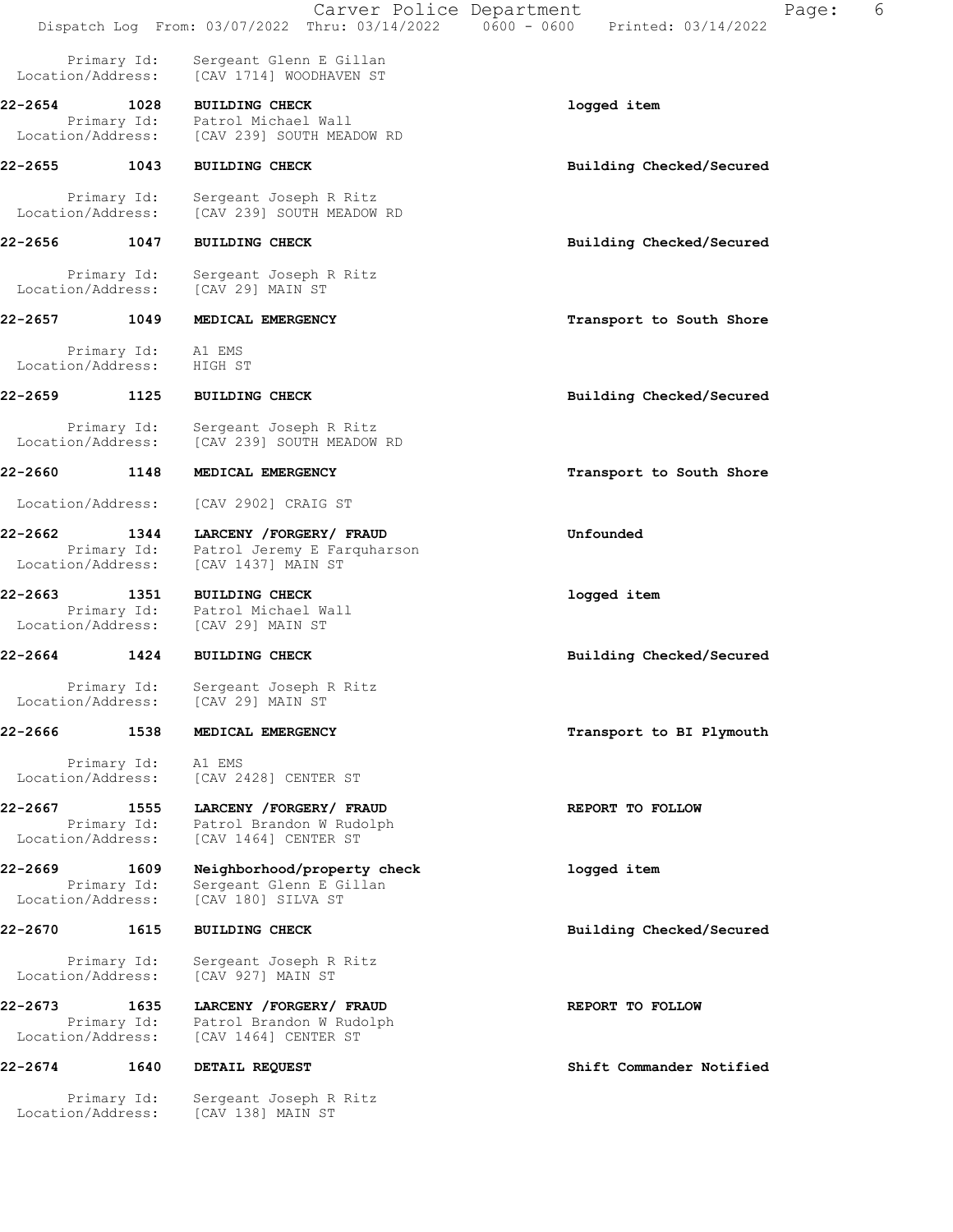|                              |                          | Carver Police Department                                                              | 7<br>Page:<br>Dispatch Log From: 03/07/2022 Thru: 03/14/2022   0600 - 0600   Printed: 03/14/2022 |
|------------------------------|--------------------------|---------------------------------------------------------------------------------------|--------------------------------------------------------------------------------------------------|
| 22-2676                      | 1914                     | <b>DPW</b>                                                                            | Shift Commander Notified                                                                         |
| Location/Address:            | Primary Id:              | Sergeant Joseph R Ritz<br>MAIN ST                                                     |                                                                                                  |
| 22-2677<br>Location/Address: | 1946                     | MOTOR VEHICLE DISABLED<br>[CAV 1365] MAIN ST                                          | Services Rendered                                                                                |
| $22 - 2678$                  | 1950                     | ALARM, BURGLAR                                                                        | Confirmed Accidental                                                                             |
| Location/Address:            | Primary Id:              | Patrol David Heikkila<br>[CAV 1115] MAIN ST                                           |                                                                                                  |
| 22-2679                      | 2159                     | DETAIL REQUEST                                                                        | Shift Commander Notified                                                                         |
|                              | Primary Id:<br>Location: | Sergeant Joseph R Ritz<br>[PLY] MULTIPLE                                              |                                                                                                  |
| 22-2680 2014                 | 2225                     | MEDICAL EMERGENCY                                                                     | No transport, patient refusal                                                                    |
|                              | Primary Id: A1 EMS       | Location/Address: [CAV 1713] ROOSEVELT RIDGE                                          |                                                                                                  |
|                              |                          | For Date: $03/10/2022 - Thursday$                                                     |                                                                                                  |
| 22-2682                      | 0033                     | <b>BUILDING CHECK</b>                                                                 | Building Checked/Secured                                                                         |
|                              | Primary Id:              | Sergeant Bryan T Berriault<br>Location/Address: [CAV 138] MAIN ST                     |                                                                                                  |
| 22-2683                      | 0114                     | <b>BUILDING CHECK</b>                                                                 | Building Checked/Secured                                                                         |
| Location/Address:            | Primary Id:              | Sergeant Bryan T Berriault<br>[CAV 401] TREMONT ST                                    |                                                                                                  |
| 22-2684 0131                 |                          | MEDICAL EMERGENCY                                                                     | Transport to BI Plymouth                                                                         |
|                              |                          | Location/Address: PIPERS WAY                                                          |                                                                                                  |
| 22-2685                      | 0231                     | <b>BUILDING CHECK</b>                                                                 | Building Checked/Secured                                                                         |
| Location/Address:            | Primary Id:              | Patrol Joshua J McDermott<br>[CAV 927] MAIN ST                                        |                                                                                                  |
| 22-2686                      | 0234                     | <b>BUILDING CHECK</b>                                                                 | Building Checked/Secured                                                                         |
| Location/Address:            | Primary Id:              | Patrol Joshua J McDermott<br>[CAV 1593] NORTH MAIN ST                                 |                                                                                                  |
| 22-2687                      | 0243                     | <b>BUILDING CHECK</b>                                                                 | Building Checked/Secured                                                                         |
| Location/Address:            | Primary Id:              | Patrol Joshua J McDermott<br>[CAV 1574] NORTH MAIN ST                                 |                                                                                                  |
| 22-2688                      | 0245                     | <b>BUILDING CHECK</b>                                                                 | Building Checked/Secured                                                                         |
| Location/Address:            | Primary Id:              | Patrol Joshua J McDermott<br>[CAV 325] NORTH MAIN ST                                  |                                                                                                  |
| 22-2689                      | 0515                     | MOTOR VEHICLE ACCIDENT                                                                | Taken/Referred to Other Agency                                                                   |
|                              | Location:                | [WAE] RTE 495 NORTH MM2.6                                                             |                                                                                                  |
| 22-2690<br>Location/Address: | 0713                     | <b>BUILDING CHECK</b><br>Primary Id: Patrol Michael Wall<br>[CAV 239] SOUTH MEADOW RD | logged item                                                                                      |
| 22-2691                      | 0716<br>Vicinity of:     | MOTOR VEHICLE STOP<br>[CAV 29] MAIN ST                                                | VERBAL/SPOKE TO                                                                                  |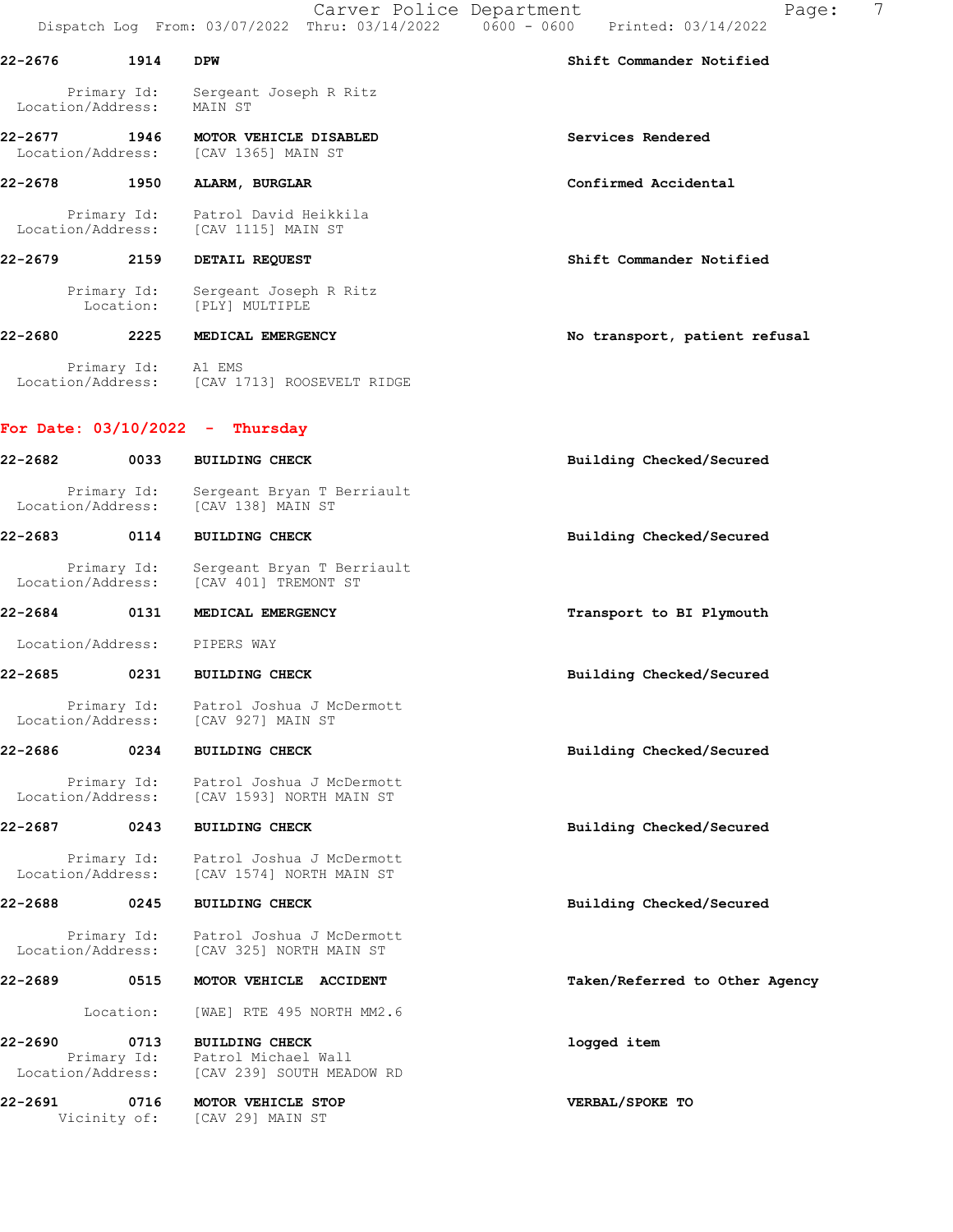22-2692 0800 BUILDING CHECK 1000 22-2692 logged item Primary Id: Patrol Michael Wall Location/Address: [CAV 29] MAIN ST 22-2694 0800 MEDICAL EMERGENCY **1200 CONTACT 1200 MEDICAL** EMERGENCY 1200 MEDICAL EMERGENCY

 Primary Id: A1 EMS Location/Address: [CAV 2430] HIGH ST

22-2695 0908 SUSPICIOUS PERSON GONE ON ARRIVAL Primary Id: Sergeant Glenn E Gillan Location/Address: LEONARD ST

22-2696 1017 FOLLOW-UP logged item Primary Id: Sergeant Glenn E Gillan Location/Address: [CAV 1432] MAIN ST

22-2697 1031 BUILDING CHECK logged item Primary Id: Patrol Michael Wall Location/Address: [CAV 239] SOUTH MEADOW RD

22-2698 1038 FOLLOW-UP logged item Primary Id: Sergeant Bryan T Berriault Location/Address: MAIN ST

22-2700 1126 MOTOR VEHICLE ABANDONED VERBAL/SPOKE TO Location/Address: [CAV 362] CRANBERRY RD

22-2701 1137 BUILDING CHECK logged item Location/Address: [CAV 29] MAIN ST

22-2702 1255 MOTOR VEHICLE STOP VERBAL/SPOKE TO Primary Id: Sergeant Glenn E Gillan Location/Address: PURCHASE ST + DUNHAM ST

22-2703 1310 MOTOR VEHICLE STOP VERBAL/SPOKE TO Primary Id: Sergeant Glenn E Gillan Location/Address: PURCHASE ST

 Primary Id: A1 EMS Location/Address: DAVID RD

 Primary Id: A2 EMS Location/Address: [CAV 240] FULLER ST

22-2706 1433 BUILDING CHECK Plaza checked Primary Id: Sergeant Glenn E Gillan Location/Address: [CAV 927] MAIN ST

22-2707 1435 ASSIST CITIZEN VERBAL/SPOKE TO Primary Id: Patrol Jeremy E Farquharson Location/Address: WILLIAM ST

Location/Address: [CAV 138] MAIN ST

## 22-2710 1554 MEDICAL EMERGENCY **1200 1200 1200 1200 1200 1200 1300** Transport to BI Plymouth

 Primary Id: A1 EMS Location/Address: PURCHASE ST

22-2712 1757 ASSIST OTHER AGENCY logged item Location/Address: [CAV 1464] CENTER ST

22-2704 1338 MEDICAL EMERGENCY **1200 1200 1200 1200 1200 1200 1200** Transport to BI Plymouth

22-2705 1353 MEDICAL EMERGENCY **1200 SEARCH 1200 MEDICAL EMERGENCY** 1200 MEDICAL POWER 1200 MEDICAL

22-2708 1437 DETAIL REQUEST Shift Commander Notified

22-2713 1803 911 Check Confirmed Accidental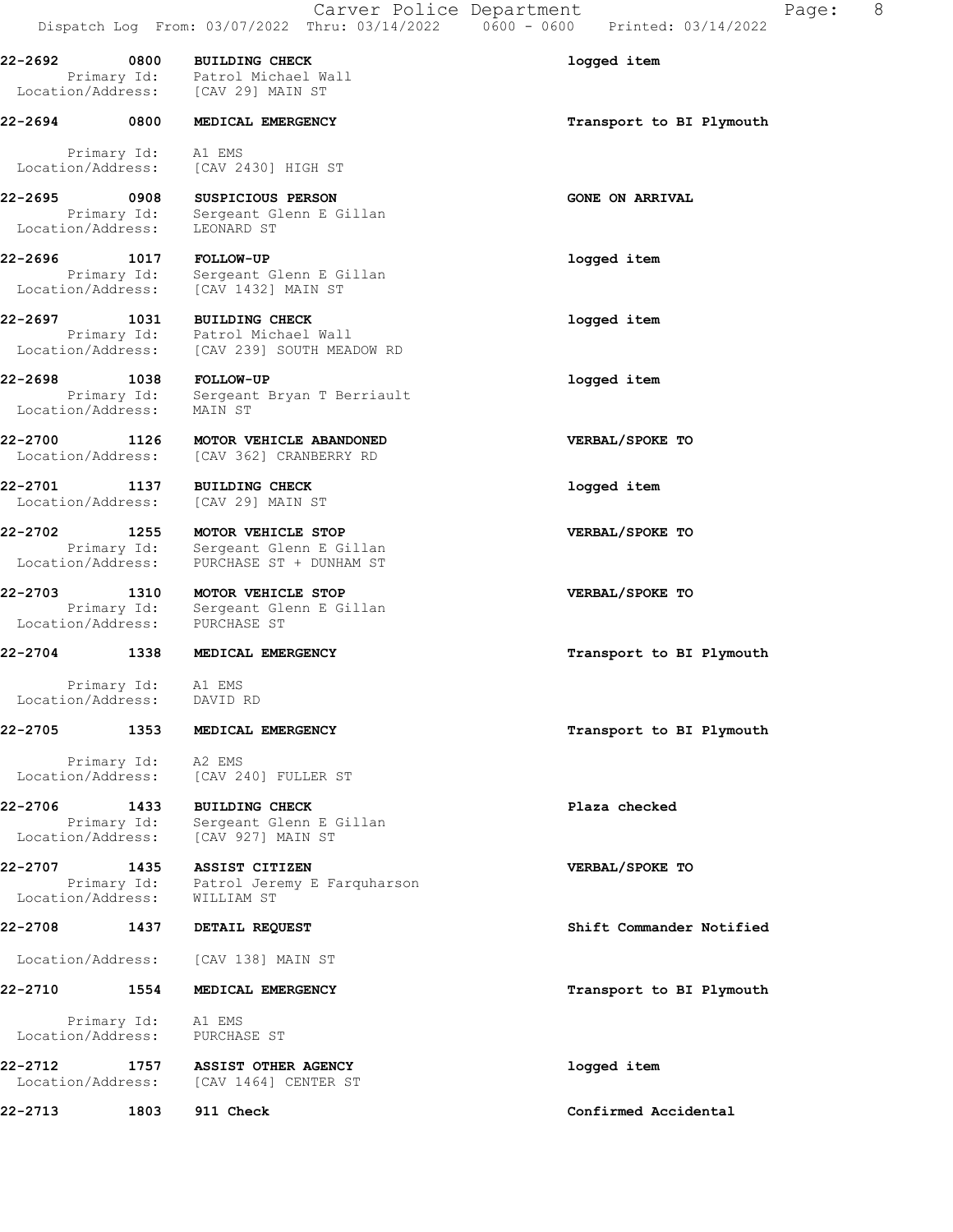Carver Police Department Fage: 9 Dispatch Log From: 03/07/2022 Thru: 03/14/2022 0600 - 0600 Printed: 03/14/2022 Location/Address: SPRUCE CT 22-2715 2325 Neighborhood/property check Neighborhood checked Primary Id: Patrol Brandon W Rudolph Location/Address: [CAV 119] LAKEVIEW ST 22-2717 2330 GENERAL INFO logged item For Date: 03/11/2022 - Friday 22-2718 0046 Plaza Check Plaza checked Primary Id: Sergeant Matthew T Rayner Location/Address: [CAV 138] MAIN ST 22-2719 0052 BUILDING CHECK **10000000000000000000000000000000000**  Primary Id: Patrol Derrick E Ostiguy Location/Address: [CAV 141] NORTH MAIN ST 22-2720 0132 Plaza Check Plaza checked Primary Id: Sergeant Matthew T Rayner Location/Address: [CAV 1444] SOUTH MAIN ST 22-2721 0133 BUILDING CHECK logged item Primary Id: Patrol Derrick E Ostiguy Location/Address: [CAV 1174] NORTH MAIN ST 22-2722 0228 BUILDING CHECK logged item Primary Id: Patrol Derrick E Ostiguy Location/Address: [CAV 375] NORTH MAIN ST 22-2723 0628 911 Check Confirmed Accidental Location/Address: MELANIE LN 22-2724 0633 MOTOR VEHICLE COMPLAINT CONSTANT GONE ON ARRIVAL Location/Address: TREMONT ST 22-2725 0640 911 Check logged item Location/Address: [CAV 1464] CENTER ST 22-2726 0643 DETAIL REQUEST Shift Commander Notified Primary Id: Sergeant Matthew T Rayner Location/Address: [CAV 266] MAIN ST 22-2727 0759 Radar logged item Primary Id: Sergeant Dennis T Rizzuto Jr Location/Address: [CAV 29] MAIN ST 22-2729 0817 MOTOR VEHICLE STOP VERBAL/SPOKE TO Location/Address: [CAV 1464] CENTER ST 22-2730 0831 MEDICAL EMERGENCY **1200 CONTACT 1200 MEDICAL EMERGENCY** 1200 METATROLOGY Transport to BI Plymouth Primary Id: A1 EMS Location/Address: VILLAGE WAY 22-2731 0852 BUILDING CHECK Services Rendered Primary Id: Patrol Derrick E Ostiguy Location/Address: [CAV 222] POND ST 22-2733 0926 BUILDING CHECK logged item Primary Id: Patrol Derrick E Ostiguy Location/Address: [CAV 1164] NORTH MAIN ST 22-2734 1000 RECORDS REQUEST Services Rendered Location/Address: [CAV 1464] CENTER ST 22-2735 1001 RECORDS REQUEST Services Rendered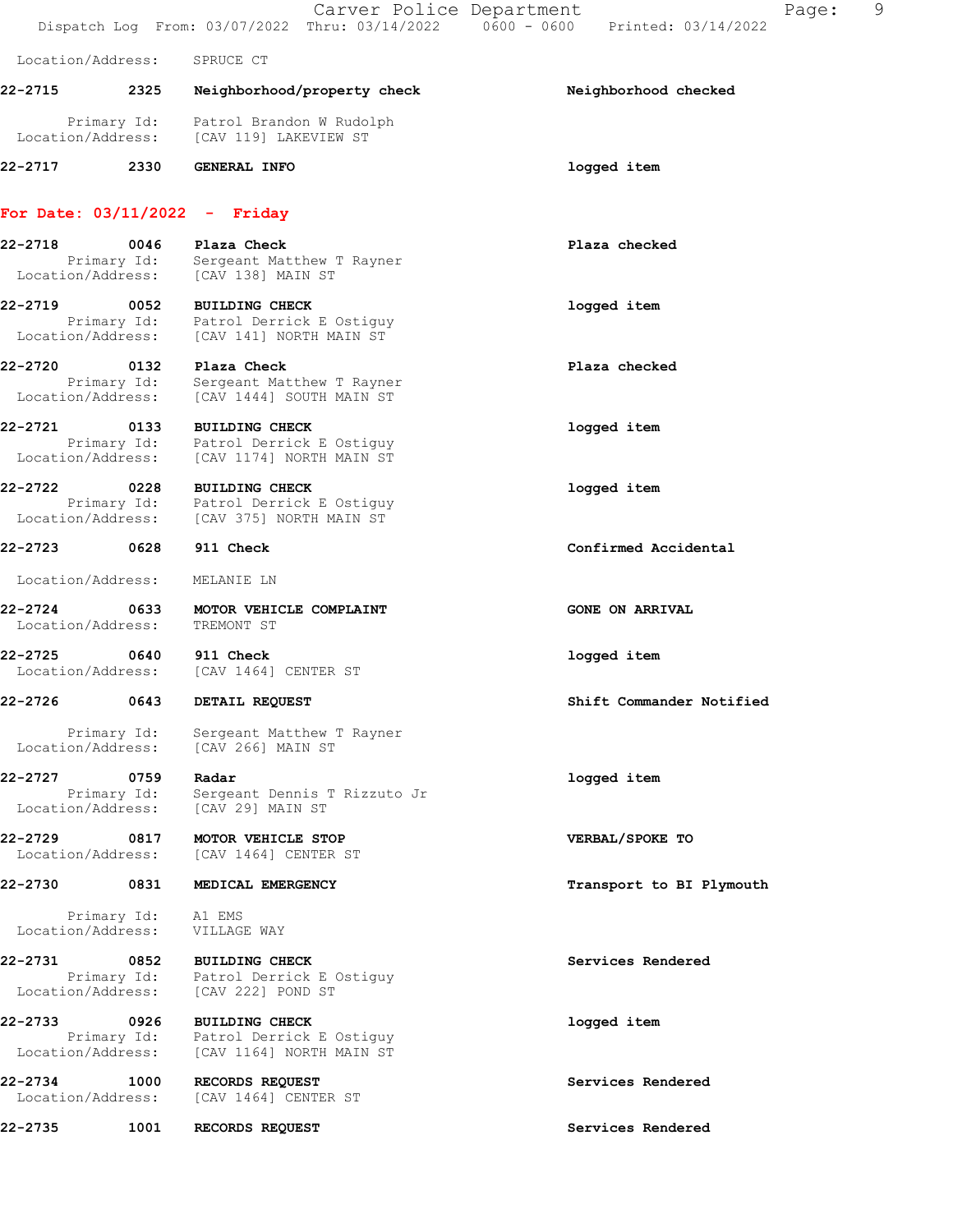Location/Address: [CAV 1464] CENTER ST 22-2736 1001 RECORDS REQUEST Services Rendered Location/Address: [CAV 1464] CENTER ST 22-2737 1002 RECORDS REQUEST SERVICES REPRISES And Services Rendered Security Address: Services Rendered [CAV 1464] CENTER ST 22-2738 1003 RECORDS REQUEST Services Rendered Location/Address: [CAV 1464] CENTER ST 22-2739 1004 RECORDS REQUEST Services Rendered Location/Address: [CAV 1464] CENTER ST 22-2740 1005 RECORDS REQUEST Services Rendered Location/Address: [CAV 1464] CENTER ST 22-2741 1006 RECORDS REQUEST Services Rendered Location/Address: [CAV 1464] CENTER ST 22-2742 1007 RECORDS REQUEST Services Rendered Location/Address: [CAV 1464] CENTER ST 22-2743 1008 RECORDS REQUEST Services Rendered Location/Address: [CAV 1464] CENTER ST 22-2744 1009 RECORDS REQUEST Services Rendered Location/Address: [CAV 1464] CENTER ST 22-2745 1010 RECORDS REQUEST Services Rendered Location/Address: [CAV 1464] CENTER ST 22-2746 1011 RECORDS REQUEST Services Rendered Location/Address: [CAV 1464] CENTER ST 22-2732 1014 PROPERTY DAMAGE No Action Required Location/Address: [CAV 1763] HEATHER LN 22-2747 1107 BUILDING CHECK logged item Location/Address: [CAV 29] MAIN ST 22-2748 1116 BUILDING CHECK logged item Location/Address: [CAV 927] MAIN ST 22-2749 1119 BUILDING CHECK logged item Primary Id: Sergeant Dennis T Rizzuto Jr Location/Address: [CAV 239] SOUTH MEADOW RD 22-2750 1215 LARCENY /FORGERY/ FRAUD REPORT TO FOLLOW Primary Id: Sergeant Dennis T Rizzuto Jr Location/Address: [CAV 2837] BOW ST 22-2751 1342 SERVE SUMMONS Served in hand Primary Id: Sergeant Glenn E Gillan Location/Address: [CAV 667] NORTH MAIN ST 22-2752 1343 Serve paper Served in hand Primary Id: Patrol Alberto Silva Location/Address: [CAV 1601] MAIN ST 22-2753 1345 MEDICAL EMERGENCY 120 120 12 Transport to BI Plymouth Primary Id: A1 EMS Location/Address: WENHAM RD 22-2754 1354 BUILDING CHECK logged item Primary Id: Sergeant Dennis T Rizzuto Jr Location/Address: [CAV 239] SOUTH MEADOW RD 22-2755 1419 BUILDING CHECK logged item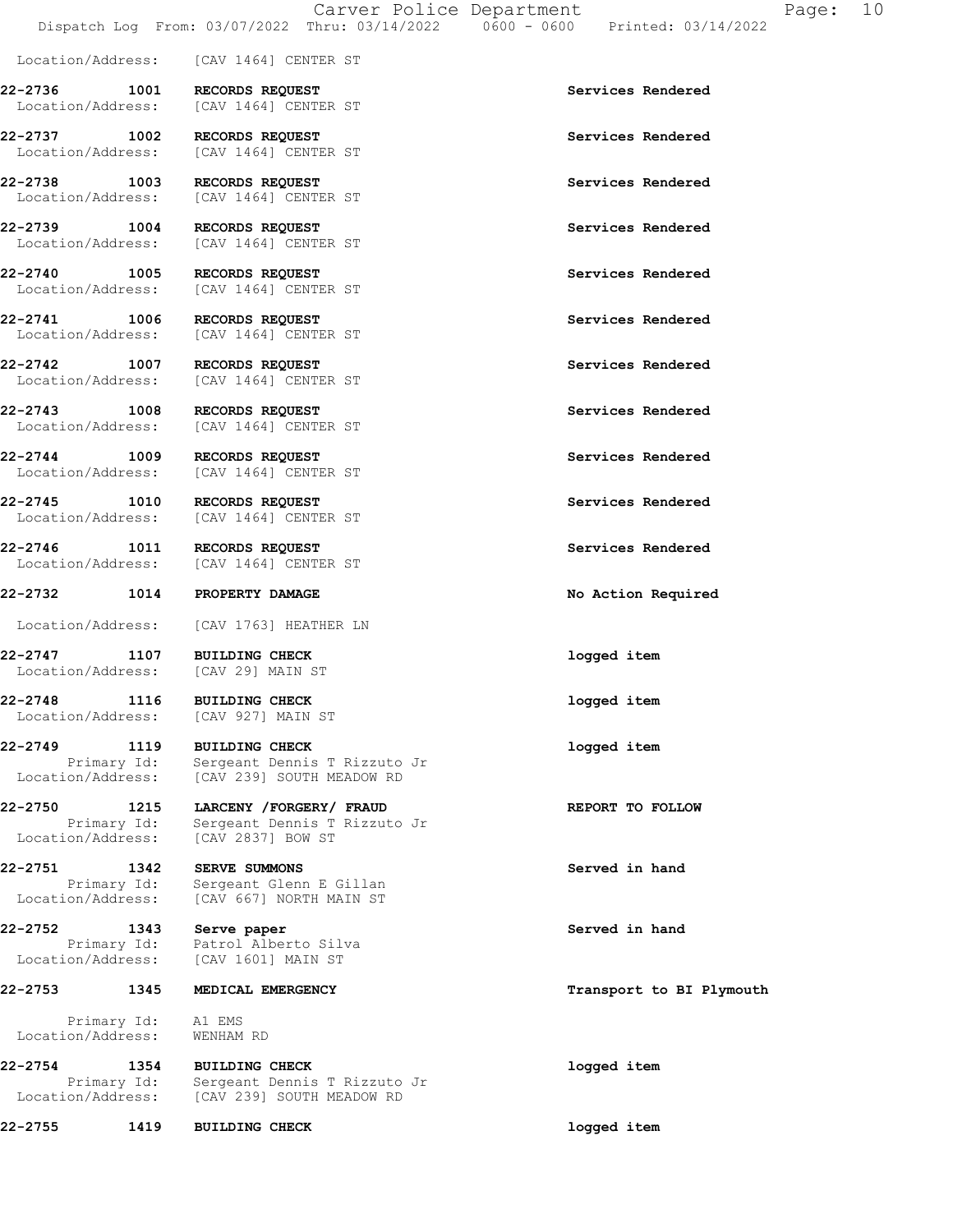Carver Police Department Fage: 11 Dispatch Log From: 03/07/2022 Thru: 03/14/2022 0600 - 0600 Printed: 03/14/2022 Primary Id: Sergeant Dennis T Rizzuto Jr Location/Address: [CAV 29] MAIN ST 22-2756 1423 Serve paper Served in hand Primary Id: Patrol Alberto Silva Location/Address: [CAV 2134] WESTON ST 22-2757 1426 ANIMAL COMPLAINT Services Rendered Primary Id: ANIMAL CONTROL OFFICER Elise A Senior Location/Address: [CAV 1276] WEST ST 22-2758 1436 Serve paper Served in hand Primary Id: Patrol Alberto Silva Location/Address: MELANIE LN 22-2766 1450 MOTOR VEHICLE COMPLAINT logged item Primary Id: Dispatcher Rebecca L Anctil Location/Address: MAIN ST 22-2759 1459 Serve paper Last and Usual Primary Id: Chief Marc R Duphily Location/Address: MAIN ST 22-2760 1525 BUILDING CHECK logged item Location/Address: [CAV 927] MAIN ST 22-2761 1525 WIRES DOWN logged item Location/Address: MAIN ST 22-2762 1530 PAST ASSAULT **REPORT TO FOLLOW**  Primary Id: Sergeant Dennis T Rizzuto Jr Location/Address: [CAV 250] SOUTH MEADOW RD 22-2764 1619 911 Check Confirmed Accidental Primary Id: Dispatcher Rebecca L Anctil Location/Address: [CAV 325] NORTH MAIN ST 22-2765 1643 911 Check Taken/Referred to Other Agency Primary Id: Dispatcher Rebecca L Anctil Location/Address: [CAV 412] OLD FORGE PKWY 22-2767 1726 MEDICAL EMERGENCY 1988 1999 Transport to BI Plymouth Primary Id: A1 EMS Location/Address: [CAV 2798] CHERYL LN 22-2768 1748 DETAIL REQUEST Shift Commander Notified Primary Id: Sergeant Dennis T Rizzuto Jr Location/Address: [KIN] THE BOG ICE ARENA 22-2769 1819 TRASH DUMPED VERBAL/SPOKE TO Primary Id: Sergeant Glenn E Gillan Location/Address: [CAV 2651] PLYMOUTH ST 22-2770 1908 MEDICAL EMERGENCY Transport to BI Plymouth Primary Id: A1 EMS Location/Address: [CAV 1955] REDTAIL LN 22-2771 1913 Harassment REPORT TO FOLLOW Primary Id: Sergeant Glenn E Gillan Location/Address: [CAV 1804] PLYMOUTH ST 22-2772 2006 MOTOR VEHICLE STOP VERBAL/SPOKE TO Primary Id: Sergeant Dennis T Rizzuto Jr Location/Address: [CAV 461] MAIN ST 22-2773 2037 Health and Welfare check REPORT TO FOLLOW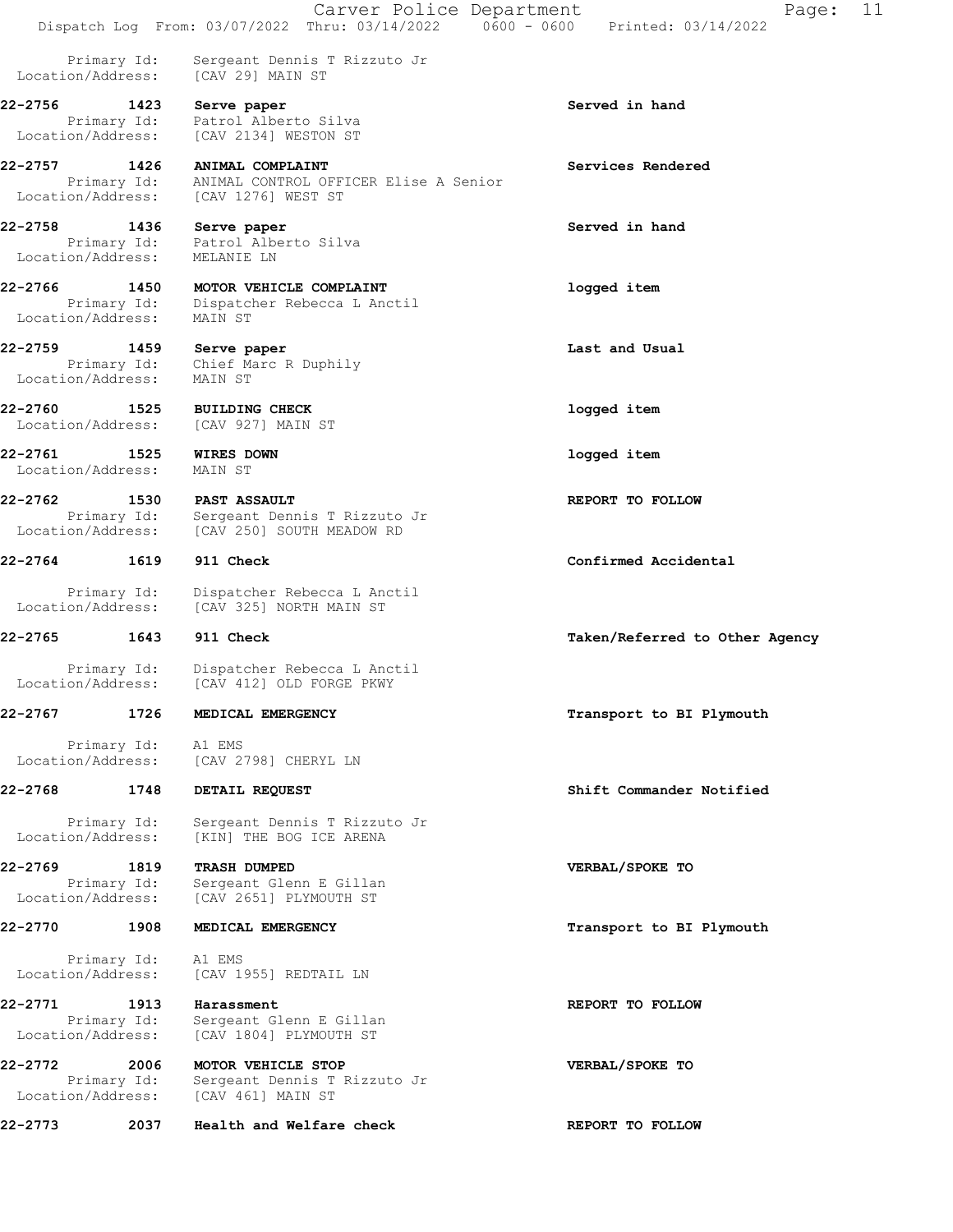|                              |                     | Carver Police Department<br>Dispatch Log From: 03/07/2022 Thru: 03/14/2022   0600 - 0600   Printed: 03/14/2022   | Page:                    | 12 |
|------------------------------|---------------------|------------------------------------------------------------------------------------------------------------------|--------------------------|----|
| Location/Address:            | Primary Id:         | Sergeant Dennis T Rizzuto Jr<br>SOUTH MEADOW RD                                                                  |                          |    |
| 22-2774                      | 2158                | <b>ATV COMPLAINT</b><br>Primary Id: Sergeant Glenn E Gillan<br>Location/Address: MONTELLO ST                     | logged item              |    |
| 22-2775 2210                 |                     | MEDICAL EMERGENCY                                                                                                | Transport to BI Plymouth |    |
| Location/Address:            |                     | WAREHAM ST                                                                                                       |                          |    |
| 22-2777                      | 2349                | MEDICAL EMERGENCY                                                                                                | Transport to BI Plymouth |    |
|                              |                     | Location/Address: [CAV 340] MAIN ST                                                                              |                          |    |
|                              |                     | For Date: $03/12/2022 -$ Saturday                                                                                |                          |    |
| 22-2778                      | 0023                | <b>BUILDING CHECK</b>                                                                                            | Building Checked/Secured |    |
|                              | Primary Id:         | Patrol Joshua J McDermott<br>Location/Address: [CAV 262] MAIN ST                                                 |                          |    |
| 22-2779                      | $\sim$ 0030         | <b>BUILDING CHECK</b>                                                                                            | Building Checked/Secured |    |
| Location/Address:            | Primary Id:         | Patrol Joshua J McDermott<br>[CAV 401] TREMONT ST                                                                |                          |    |
| 22-2780                      | 0031                | <b>BUILDING CHECK</b>                                                                                            | Building Checked/Secured |    |
| Location/Address:            | Primary Id:         | Patrol Joshua J McDermott<br>[CAV 236] TREMONT ST                                                                |                          |    |
| 22-2781<br>Location/Address: | 0044                | <b>BUILDING CHECK</b><br>Primary Id: Patrol Derrick E Ostiguy<br>[CAV 555] MONTELLO ST                           | logged item              |    |
|                              |                     | 22-2782 0135 BUILDING CHECK<br>Primary Id: Patrol Derrick E Ostiguy<br>Location/Address: [CAV 325] NORTH MAIN ST | logged item              |    |
| 22-2783<br>Location/Address: | 0139<br>Primary Id: | <b>BUILDING CHECK</b><br>Patrol Derrick E Ostiguy<br>[CAV 375] NORTH MAIN ST                                     | logged item              |    |
| 22-2784                      | 0148                | <b>BUILDING CHECK</b>                                                                                            | Building Checked/Secured |    |
| Location/Address:            | Primary Id:         | Patrol Joshua J McDermott<br>[CAV 1603] ROCHESTER RD                                                             |                          |    |
| 22-2785<br>Location/Address: | 0409<br>Primary Id: | ANIMAL COMPLAINT<br>ANIMAL CONTROL OFFICER Elise A Senior<br>[CAV 552] GREAT MEADOW DR                           | logged item              |    |
| 22-2786<br>Location/Address: | 0835<br>Primary Id: | DETAIL REQUEST<br>Dispatcher Rebecca L Anctil<br>[MAT] TURKS                                                     | logged item              |    |
| 22-2787<br>Location/Address: | 0912<br>Primary Id: | VIN CHECK<br>Sergeant Glenn E Gillan<br>SOUTH MEADOW RD                                                          | Services Rendered        |    |
| 22-2788                      | $\sim$ 0922         | MEDICAL EMERGENCY                                                                                                | Transport to BI Plymouth |    |
| Location/Address:            | Primary Id:         | A1 EMS<br>ADAMS CIR                                                                                              |                          |    |
| 22-2789<br>Location/Address: | 0937<br>Primary Id: | Health and Welfare check<br>Dispatcher Rebecca L Anctil<br>GREEN ST                                              | VERBAL/SPOKE TO          |    |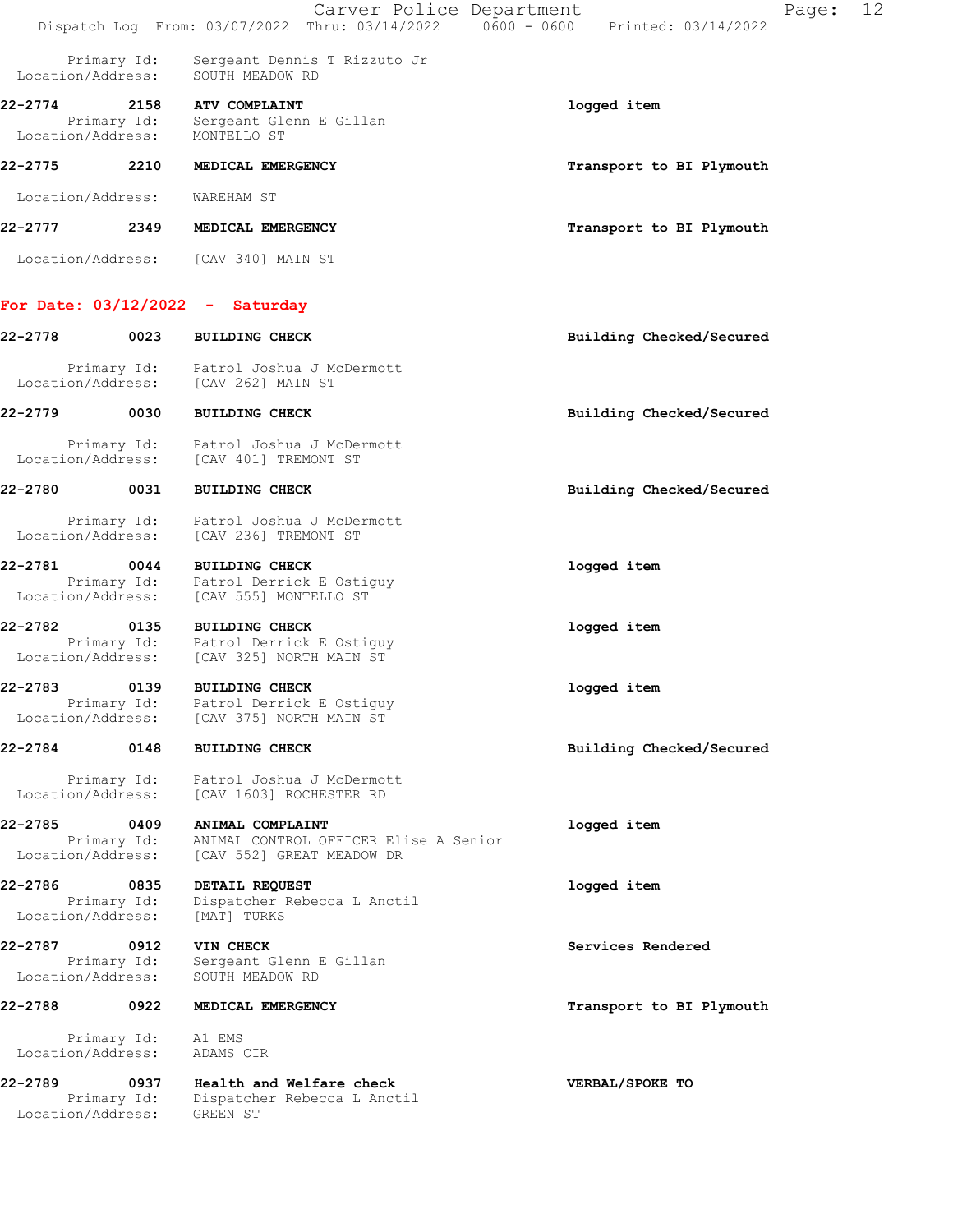22-2790 0940 MOTOR VEHICLE STOP VERBAL/SPOKE TO Primary Id: Sergeant Glenn E Gillan Location/Address: TREMONT ST + MAYFLOWER RD

22-2791 0951 ASSIST OTHER AGENCY REPORT TO FOLLOW Primary Id: Sergeant Glenn E Gillan Location/Address: [CAV 1856] BISBEE DR Refer To Summons: 22-2791-AR

22-2792 1052 MOTOR VEHICLE DISABLED Services Rendered Primary Id: Patrol Alberto Silva Location/Address: RT 44 WEST

## 22-2793 1139 MEDICAL EMERGENCY 120 120 Transport to BI Plymouth

 Primary Id: A1 EMS Location/Address: [CAV 1365] MAIN ST

22-2794 1159 MEDICAL EMERGENCY Transport to Hospital, Other

 Primary Id: A2 EMS Location/Address: EDGEWOOD RD

22-2795 1229 LARCENY /FORGERY/ FRAUD REPORT TO FOLLOW Primary Id: Patrol Alberto Silva Location/Address: CRANBERRY CIR

22-2797 1236 ANIMAL COMPLAINT logged item Primary Id: Dispatcher Rebecca L Anctil Location/Address: DAVID RD

22-2796 1237 FIRE, Assist FD Taken/Referred to Other Agency

 Primary Id: Dispatcher Rebecca L Anctil Location/Address: [CAV 138] MAIN ST

22-2798 1517 Health and Welfare check Transport to BI Plymouth

 Primary Id: Patrol Alberto Silva Location/Address: MEADOWBROOK WAY

22-2800 1526 ANIMAL COMPLAINT logged item Primary Id: Dispatcher Rebecca L Anctil Location/Address: [CAV 2751] MAIN ST

### For Date: 03/13/2022 - Sunday

| 22-2802 | 0326                | <b>BUILDING CHECK</b><br>Primary Id: Patrol Derrick E Ostiguy<br>Location/Address: [CAV 138] MAIN ST     | logged item |
|---------|---------------------|----------------------------------------------------------------------------------------------------------|-------------|
| 22-2803 | 0343                | <b>BUILDING CHECK</b><br>Primary Id: Patrol Derrick E Ostiguy<br>Location/Address: [CAV 1576] TREMONT ST | logged item |
| 22-2804 | 0349<br>Primary Id: | <b>BUSINESS CHECK</b><br>Sergeant William J Kelly<br>Location/Address: [CAV 461] MAIN ST                 | logged item |
| 22-2805 | 0352<br>Primary Id: | <b>BUILDING CHECK</b><br>Patrol Derrick E Ostiquy<br>Location/Address: [CAV 1548] TREMONT ST             | logged item |
| 22-2806 | 0355<br>Primary Id: | <b>BUSINESS CHECK</b><br>Sergeant William J Kelly<br>Location/Address: [CAV 1574] NORTH MAIN ST          | logged item |
| 22-2807 | 0357                | <b>BUILDING CHECK</b><br>Primary Id: Patrol Derrick E Ostiquy<br>Location/Address: [CAV 119] LAKEVIEW ST | logged item |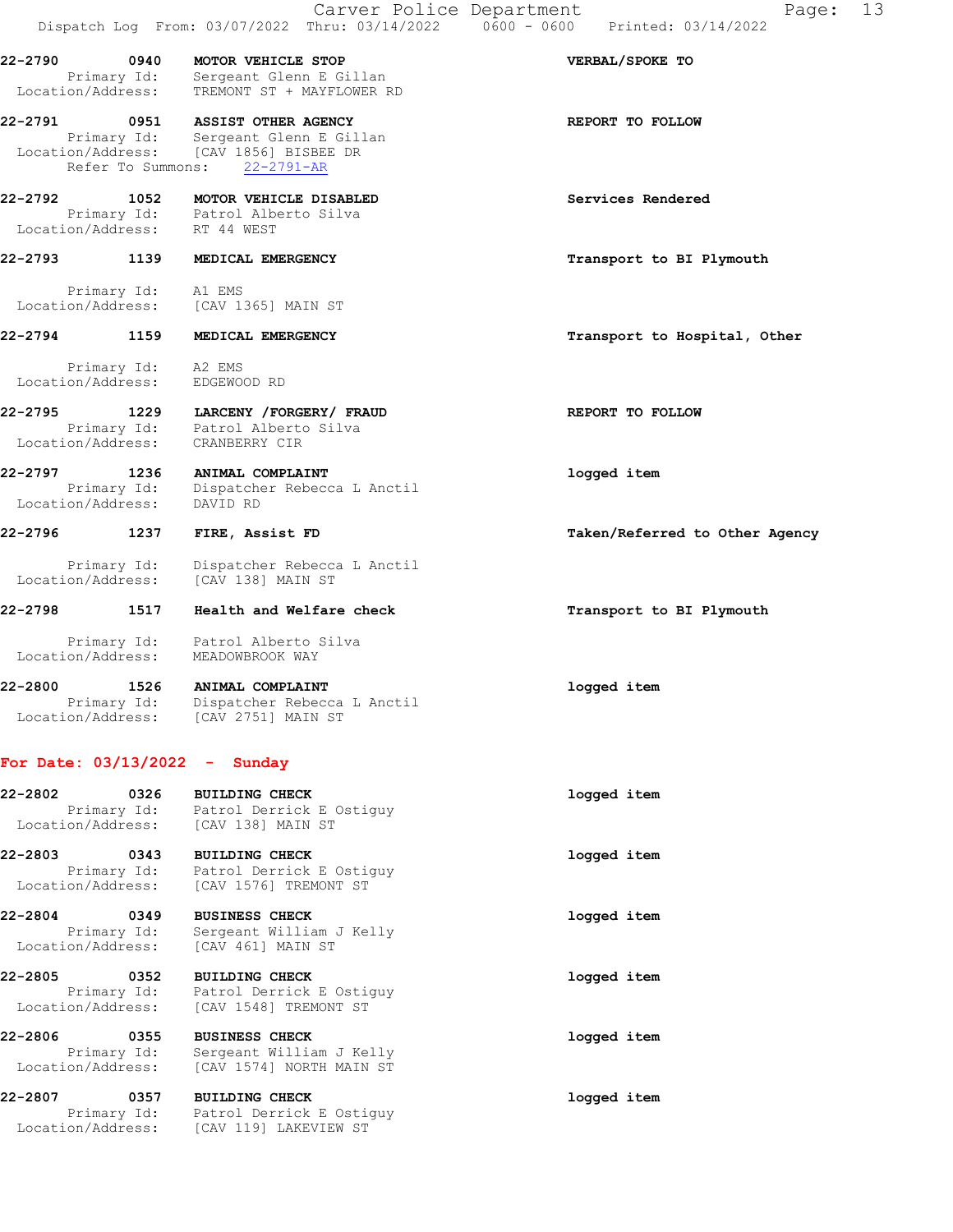22-2808 0402 BUILDING CHECK 22-2808 logged item Primary Id: Sergeant William J Kelly Location/Address: COMMERCE WAY

22-2809 0412 BUSINESS CHECK logged item Primary Id: Sergeant William J Kelly Location/Address: [CAV 1558] MONTELLO ST

22-2810 0425 MOTOR VEHICLE DISABLED logged item Primary Id: Sergeant William J Kelly Location/Address: [CAV 1111] NORTH MAIN ST

22-2812 0706 FOLLOW-UP logged item Primary Id: Sergeant William J Kelly Location/Address: [CAV 1464] CENTER ST

 Primary Id: Dispatcher Rebecca L Anctil Location/Address: WESTON ST

22-2815 1022 WIRES DOWN Services Rendered

 Primary Id: Patrol Alberto Silva Location/Address: SILVA ST

22-2816 1132 ASSIST OTHER AGENCY VERBAL/SPOKE TO Primary Id: Patrol Jeremy E Farquharson Location/Address: PLYMOUTH ST

 Primary Id: Patrol Brandon W Rudolph Location/Address: MAIN ST

22-2819 1713 BUILDING CHECK logged item Location/Address: [CAV 2560] DEER HILL LN

22-2820 1844 ALARM, BURGLAR Confirmed Accidental

 Primary Id: Sergeant Joseph R Ritz Location/Address: [CAV 520] SOUTH MEADOW RD

22-2821 1910 MOTOR VEHICLE COMPLAINT Could Not Locate Primary Id: Sergeant Joseph R Ritz Location/Address: MAIN ST

 Primary Id: A1 EMS Location/Address: [CAV 1536] PURCHASE ST

22-2824 2125 DETAIL REQUEST Shift Commander Notified

 Primary Id: Sergeant Joseph R Ritz Location/Address: [CAV 138] MAIN ST

22-2826 2212 BUILDING CHECK Building Checked/Secured

 Primary Id: Patrol Brandon W Rudolph Location/Address: [CAV 1574] NORTH MAIN ST

22-2827 2310 MEDICAL EMERGENCY **22-2827** Transport to BI Plymouth

 Primary Id: A1 EMS Location/Address: MARKS WAY

22-2828 2327 BUILDING CHECK Building Checked/Secured

22-2811 0626 GENERAL INFO logged item

22-2813 0730 911 Check Confirmed Accidental

22-2818 1618 WIRES DOWN Taken/Referred to Other Agency

22-2823 2012 MEDICAL EMERGENCY **2008** Transport to BI Plymouth